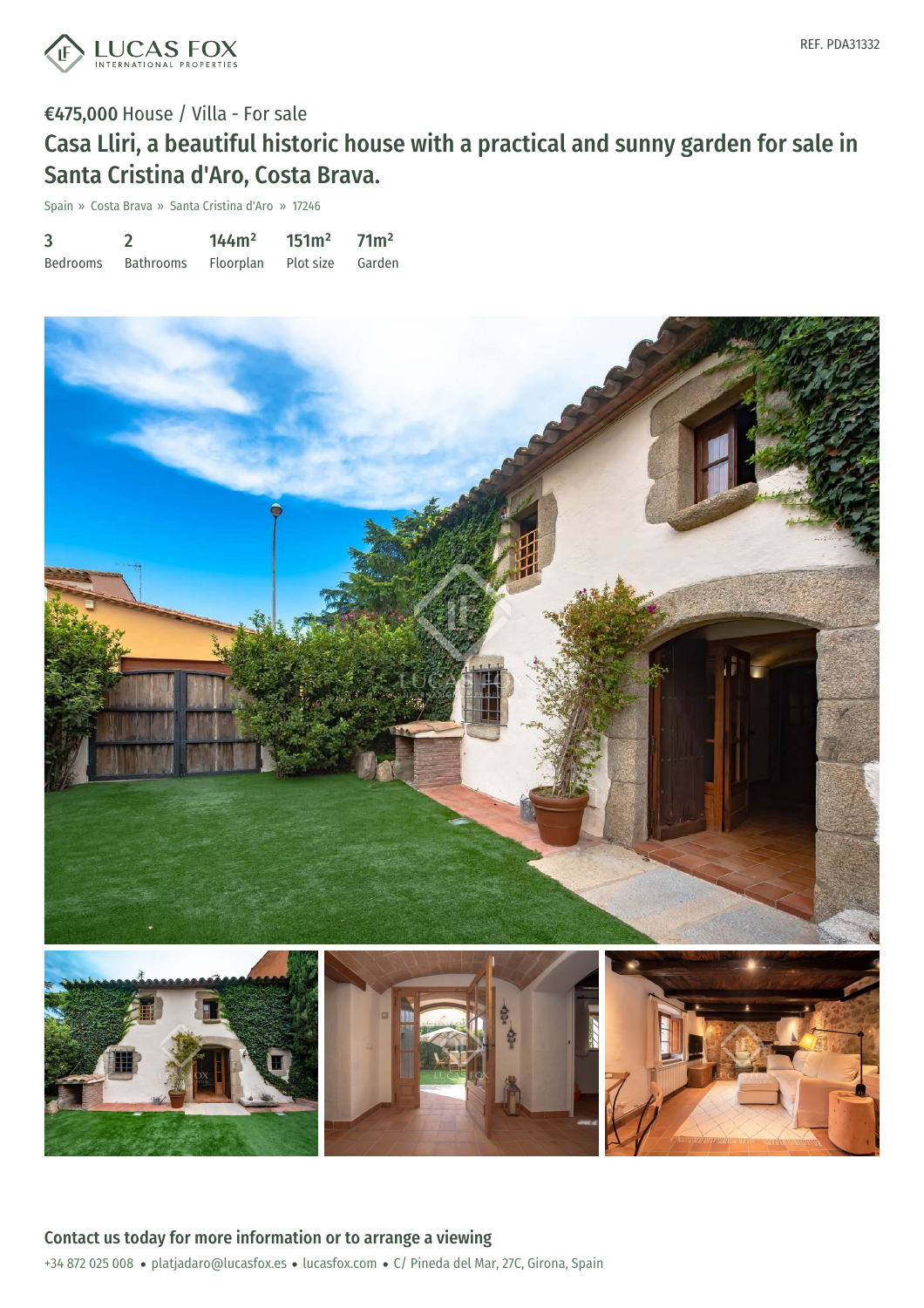![](_page_1_Picture_0.jpeg)

# €475,000 House / Villa - For sale Casa Lliri, a beautiful historic house with a practical and sunny garden for sale in Santa Cristina d'Aro, Costa Brava.

Spain » Costa Brava » Santa Cristina d'Aro » 17246

3 Bedrooms  $\mathfrak{D}$ Bathrooms 144m² Floorplan 151m² Plot size 71m² Garden

#### **OVERVIEW**

## Casa Lliri, a magnificent and cozy newly renovated village house, for sale, located in the charming old town of Santa Cristina d'Aro, only about 6 km from the beaches of Sant Pol and Platja d'Aro.

Beautiful townhouse completely renovated in an unbeatable location, opposite the church of Santa Cristina d'Aro, in the historic centre of the beautiful town.

The house is divided into two floors: ground floor and first floor.

The ground floor houses the main living area, with a beautiful hall, a living-dining room with an open kitchen and an office area, a bathroom and a double bedroom.

The first floor offers the master bedroom with its private bathroom and dressing room, a second living room or study and another double bedroom.

Finally, outside, we find a beautiful garden with space to build a pool, with an outdoor dining room or chill-out area.

In the refurbishment of this house, built in 1956, respect for all the original elements is combined with current criteria of sustainability and comfort. It maintains the personality and essence of the original house with the benefits of a modern house. For example, it has adjustable lights in some main rooms of the house; Sonos sound system throughout the home, which allows music to be played in different rooms; gas heating; alarm; fiber optic internet connection; air conditioning; automatic irrigation, and artificial grass of the [highest](mailto:platjadaro@lucasfox.es) quality.

It should be noted that the house has a licence approved by the local council to build a pool in the garden.

The house is located in the heart of the Costa Brava, a few kilometres from the busiest spots, thus enjoying maximum tranquillity and relaxation, without giving up practising activities such as golf, hiking or water sports. The closest beach is only 6.4 kilometres away, about 10 minutes by car, specifically Sant Pol beach in S'Agaró.

Please get in touch for more information.

![](_page_1_Picture_15.jpeg)

[lucasfox.com/go/pda31332](https://www.lucasfox.com/go/pda31332)

Garden, Alarm, Built-in wardrobes, Chill out area, Double glazing, Equipped Kitchen, Exterior, Fireplace, Heating, Renovated, Walk-in wardrobe

### Contact us today for more information or to arrange a viewing

+34 872 025 008 · platjadaro@lucasfox.es · lucasfox.com · C/ Pineda del Mar, 27C, Girona, Spain